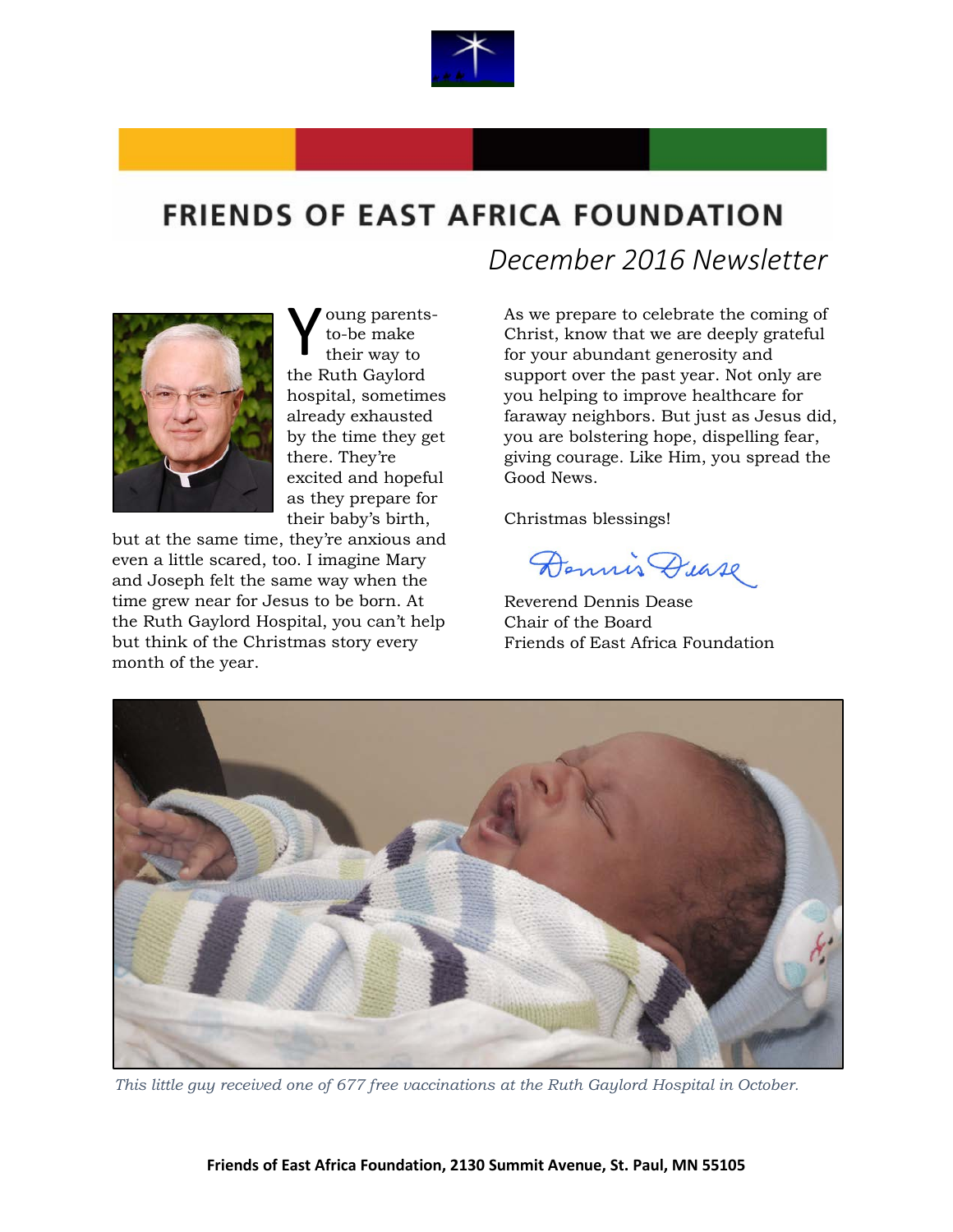

## **On our 'wish list': Affordable housing to sustain hospital long-term**



*Architect's rendering of the first of the proposed affordable apartment buildings on the Ruth Gaylord Hospital campus*

As you know, the Friends of East Africa Foundation works to support excellent health care for people of all incomes. Employing a sustainable nonprofit model, Hope Medical Clinics-Uganda and its Ruth Gaylord Hospital turn away no patient who seeks care.

maintenance, public health outreach and the gaps between patient payments and the full costs of care – all without passing along increased costs to patients.

An innovative, entrepreneurial plan calls for the creation of a real-estate endowment: building affordable housing on 1.5 acres of the hospital's remaining 2.5 acres of open property and investing the income for future expenses.

Once architects secure approval from the Wakiso District Council for the first eightunit apartment building for the site, the foundation will seek bids – and \$225,00 in funds – for construction.

Each 1,200 square-foot unit would generate at least \$1,500 per year in investable rental income for the hospital as well as help to meet the growing demand in the Maganjo area for affordable housing. The hospital's open property eventually could accommodate up to 40 units over the next seven years.

The foundation now aims to cover costs of future hospital equipment replacement, ambulance

*Right: Finishing touches continue on "Building C" (the closest of the red-roofed buildings) on the Ruth Gaylord Hospital campus. See the undeveloped patch of land at the photo's center? That's where we envision 40 units of affordable housing, which will help to sustain the hospital for years to come.* 

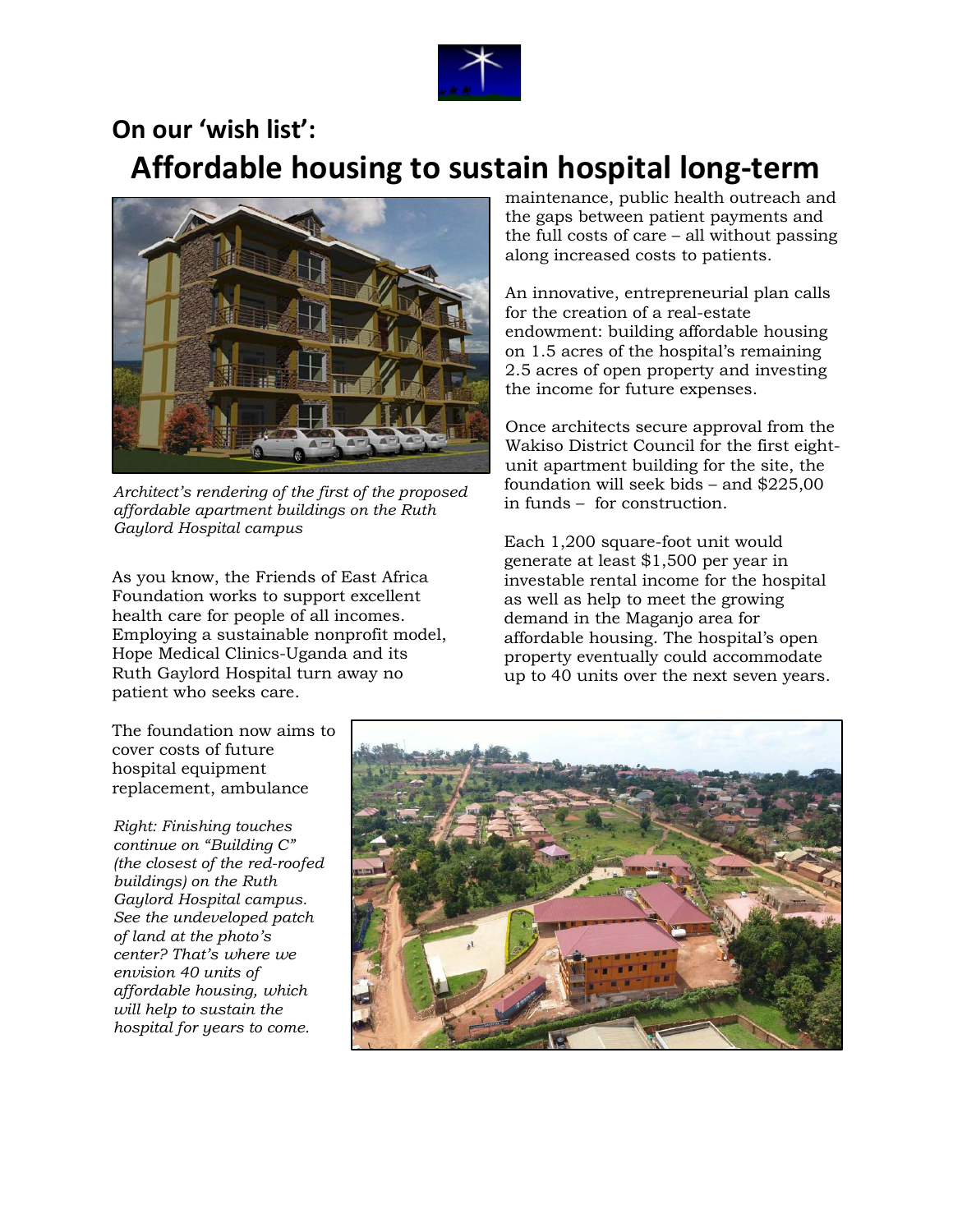

## **You can help: Challenge grants make gifts twice as nice**

Thanks to the extraordinary generosity of the Hubbard Broadcasting Foundation and Gary Holmes, you have an opportunity to double the power of a year-end gift to the Friends of East Africa Foundation!

All gifts received by **December 31, 2016,** will be matched, dollar-for-dollar, up to \$100,000. Help us make the most of this wonderful opportunity to achieve our capital funding priorities:

- **To complete Building C on the Ruth Gaylord Hospital campus:** Plaster, tile and furnish the middle level, furnish patient rooms on the ground level, and complete exterior landscaping and paving. Equipment needs include an X-ray machine. Needed: **\$201,625.**
- **To develop a potable water system on the hospital campus:** Bore a 300 foot well, construct a water tower, install pumps, acquire and connect solar-power water pasteurizers, and make a reliable drinkable water supply available to all of the hospital's buildings and to hospital neighbors. Needed: **\$57,353.**
- **To harvest rainwater:** Acquire and install underground a 100,000-liter reservoir and a gravity-driven rooftop distribution system that would store and dispense harvested rainwater for flushing toilets, laundry, cleaning and irrigation. Needed: **\$7,353.**
- **To create an endowment:** Establish a real-estate endowment by beginning development of affordable housing on a portion of the hospital's unused acreage. This will support replacement of costly hospital equipment, maintain ambulance

service, provide public health outreach and fill the gaps between patient payments and the full costs of care. Needed: **\$225,000.**

Our funding priorities total **\$491,331**. That's a big number, but, in the words of an old Ugandan proverb, "The bird that pecks at a rock trusts in the strength of its beak."

In an effort to minimize administrative costs, we do not take credit cards. Checks, however, are gladly accepted and may be sent to the **Friends of East Africa Foundation, 2130 Summit Avenue, St. Paul, MN 55105.** 

We welcome any questions you might have about naming opportunities, gifts to honor or memorialize a loved one, or gifts in kind. We're also grateful for your kind thoughts and prayers as we work together.

Happy New Year!